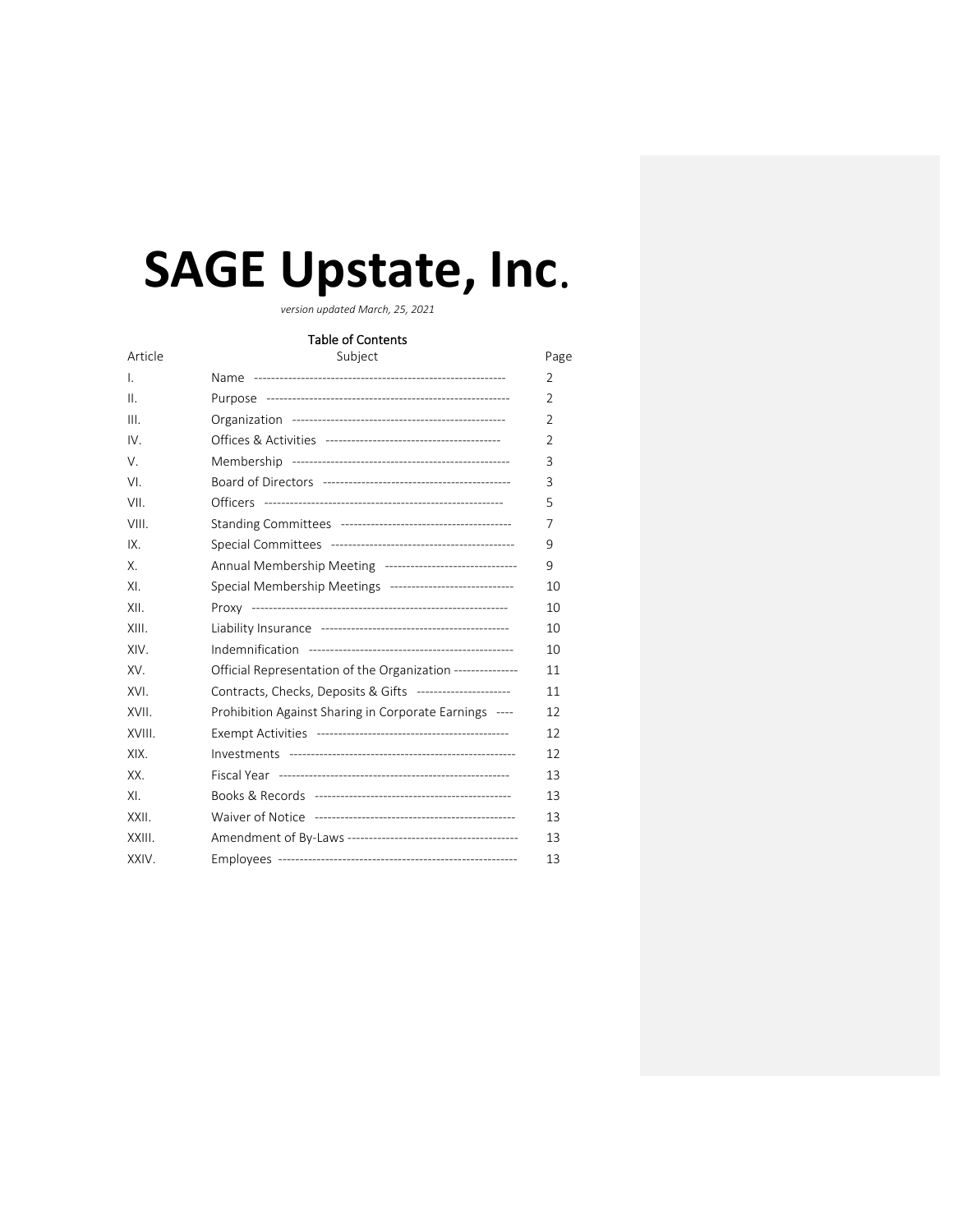## **Article I: Name**

The name of this Corporation shall be SAGE Upstate, Inc. (SAGE Upstate)

## **Article II: Mission and Vision**

#### Section 1: Mission

SAGE Upstate is dedicated to improving health and reducing isolation for older lesbian, gay, bisexual, and transgender people in Central New York through wellness programs, social/support groups, and education for providers and others.

#### Section 2: Vision

We strive toward cultural and generational diversity by honoring the fullness of each individual's being and actively seek to remove all barriers to equitable and full participation.

SAGE is committed in word and action to offering an environment that is free of bias and which welcomes and affirms all people without regard to race, age, ethnicity, gender, gender expression, sexual orientation, economic status, religion or disability. We recognize the importance of learning from each other and growing together as a community by

- Providing programs of value to the people we serve
- Working to educate the public regarding the unique needs of our community
- Working with other LGBT serving organizations to promote overall acceptance for aging within the LGBT community

#### **Article III: Organization**

The corporation shall be a Type B corporation as defined in Section 201 of the Not-for- Profit Corporation Law and is a membership corporation.

# **Article IV: Offices and Activities**

Section 1: Offices: The office of SAGE Upstate is to be located in the City of Syracuse, County of Onondaga, State of New York, or in such other location within or without the State of New York as the Board of Directors shall determine. Additional offices may be established within or without the State of New York as the Board of Directors shall determine.

Section 2: Activities: The activities of SAGE Upstate are principally to be conducted in the Counties of Onondaga, Madison, Cortland, Oswego, Oneida, Cayuga, and Jefferson in the State of New York.

# **Article V: Membership**

Section 1: Members: A member is anyone of any age who participates in SAGE Upstate programs; no fees are required.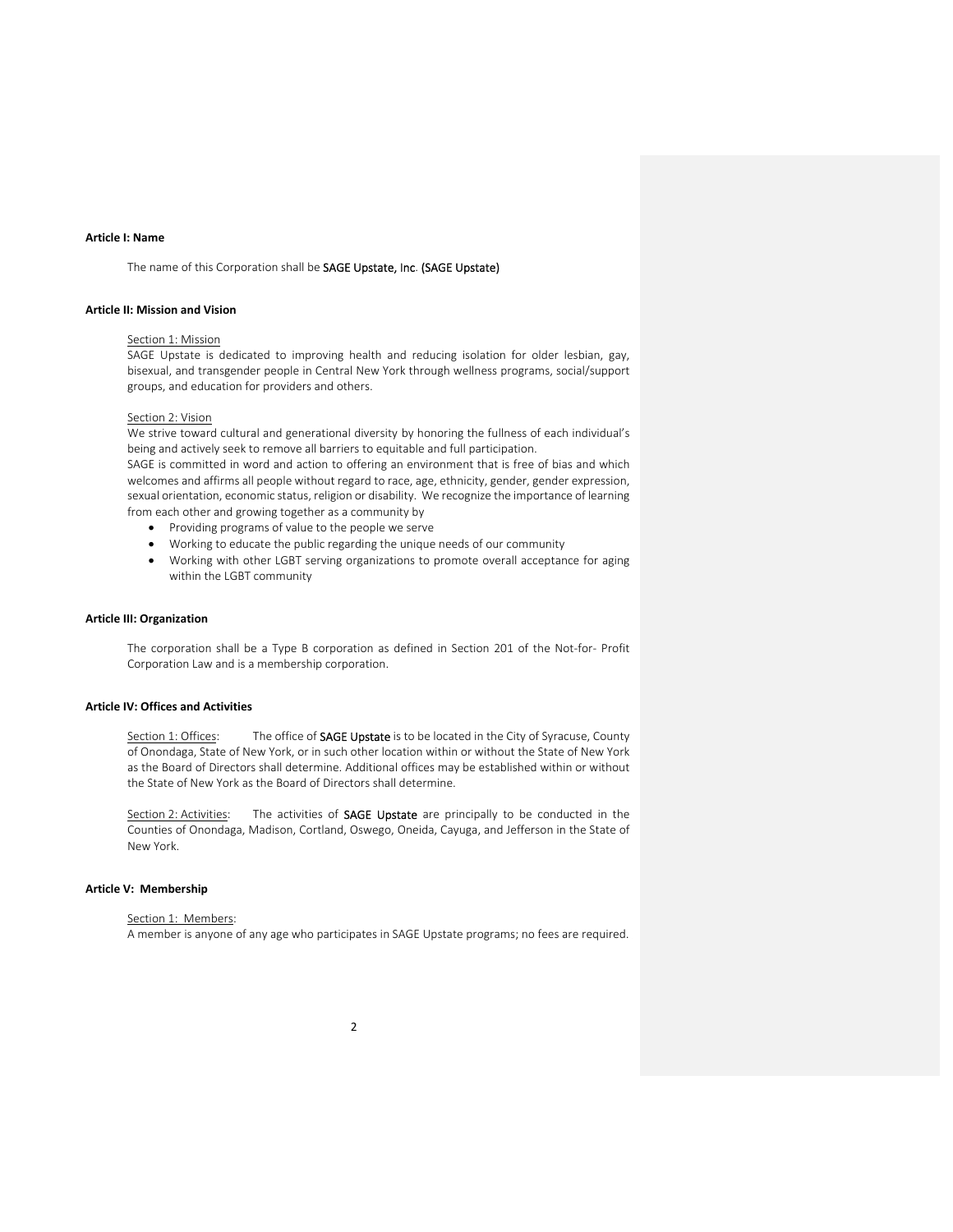#### **Article VI: Board of Directors**

## Section 1: Duties

- A. The property, affairs, and management of SAGE/ Upstate shall be vested in and controlled by the Board of Directors.
- B. The Board of Directors of SAGE Upstate shall lawfully do all and everything necessary, suitable and proper for the attainment of any of the purposes, the accomplishment of any of the objects or the furtherance of any of the powers herein set forth; and to have, enjoy and exercise any and all rights, powers, privileges and exemptions which are now or may hereafter be conferred upon corporations organized pursuant to the Not-for-Profit Corporation Law of the State of New York as it now exists or may be amended or supplemented.
- C. The Board shall establish the mission and vision of the organization and oversee the development of objectives, which are implemented by the staff.
- D. The Board shall take actions necessary for establishing and maintaining the financial stability of the organization. Through the treasurer and the chair of the Finance Committee, the Board shall oversee the administration of the organization's financial assets.
- E. All the corporate powers, except such as are otherwise provided for in these bylaws and in the laws of the State of New York, shall be and are hereby vested in and shall be exercised by the Board of Directors.
- F. The Board of Directors may by general resolution delegate to committees of their own number, or to Officers of the corporation, such powers as they may see fit.
- G. The Board is empowered to elect Officers, set policy, approve budgetary matters, construct committees, and engage in any and all activities conducive to the operation of SAGE Upstate
- H. Each Board member must agree to serve on board committee(s) during their tenure on the Board
- I. As a condition of Board service, all Board members must agree to and sign the "Guidelines and General Responsibilities" document, the signed copies of which shall be kept along with other official records of the organization by the Recording Clerk.

## Section 2: Number

- A. The Board of Directors shall consist of no fewer than ten and no more than twenty members.
- B. The immediate past Chair of the Board, if not currently serving on the board, shall be an ex‐officio, non‐voting member of the Board of Directors for at least one term.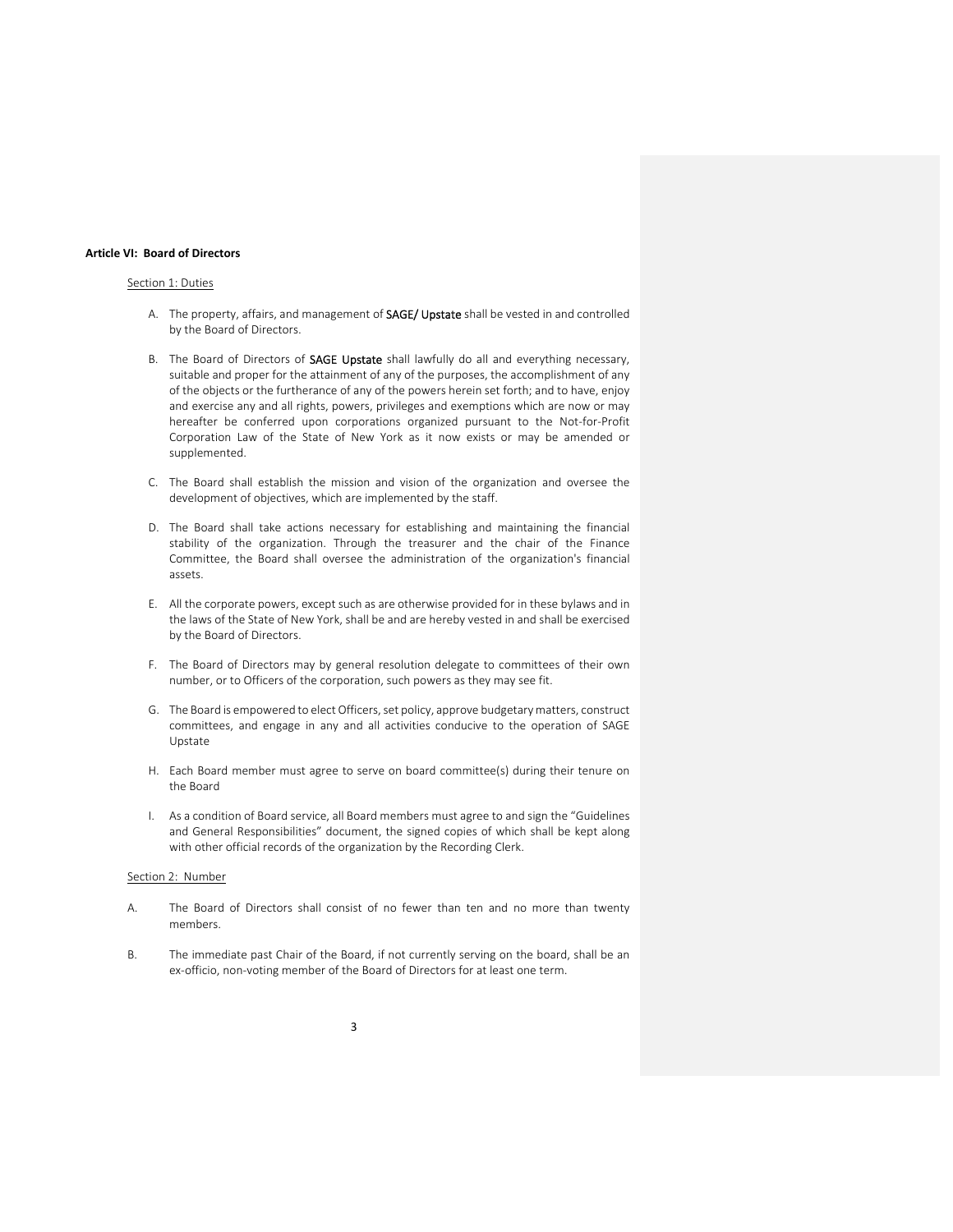#### Section 3: Nominations, Elections, Term and Cultural/Generational Diversity

- A. Candidates for the Board of Directors shall be nominated by the Board Development Committee on the basis of expressed interest, special skills, and commitment to the purposes of SAGE Upstate.
- B. Presentation of the slate prepared by the Board Development Committee shall be made to the membership by mail or email at no later than (30) days before the annual meeting of the board. If nominations are received that would result in more than twenty members on the board, then a vote by the membership as defined in Article 5 Section 1, is required.
- C. If a vote isrequired, members of the Board of Directorsshall be elected at a special meeting of the membership by a majority of the members present, in person or by proxy. Proxy ballots, which shall be sent to members not later than thirty (30) days before the first Annual Meeting, shall designate the Recording Clerk or, in their absence, the Chair of the Board, to cast a vote for the candidates specified by the member signing the proxy. Those eligible to vote in elections shall be all participants and donors active since the prior year's first Annual Meeting. Voters will be directed to choose the number of candidates required such that the board would not exceed 20 members.
- D. The term of office for members of the Board of Directors shall be two years and shall be limited to two consecutive terms. After having been off the Board for one year, an individual may again be elected to the Board of Directors.
- E. In the spirit of equality and cooperation on which this organization is established, every effort should be made to ensure that the Board of Directors strives toward cultural and generational diversity.

#### Section 4: Resignation, Removal and Vacancies

- A. Any Director may resign at any time by giving written notice to the Chair or to the Recording Clerk of the Board of Directors.
- B. A Member of the Board of Directors or any Officer may be removed for cause by a twothirds vote of the total members of the Board of Directors. Habitual absenteeism from Board meetings, fiduciary impropriety, disregard for organizational purposes and rules, and conflicts of interest shall be considered cause for removal.
- C. Any vacancy in the Board of Directors may be filled by a majority vote of the remaining Directors. Any Director so elected by the Board of Directors shall hold office for the duration of the vacated term.

## Section 5: Quorum, Actions and Meetings of the Board of Directors

A. A quorum shall be necessary and sufficient for the transaction of business of SAGE Upstate and may decide any questions that come before the meeting. A quorum at a SAGE Upstate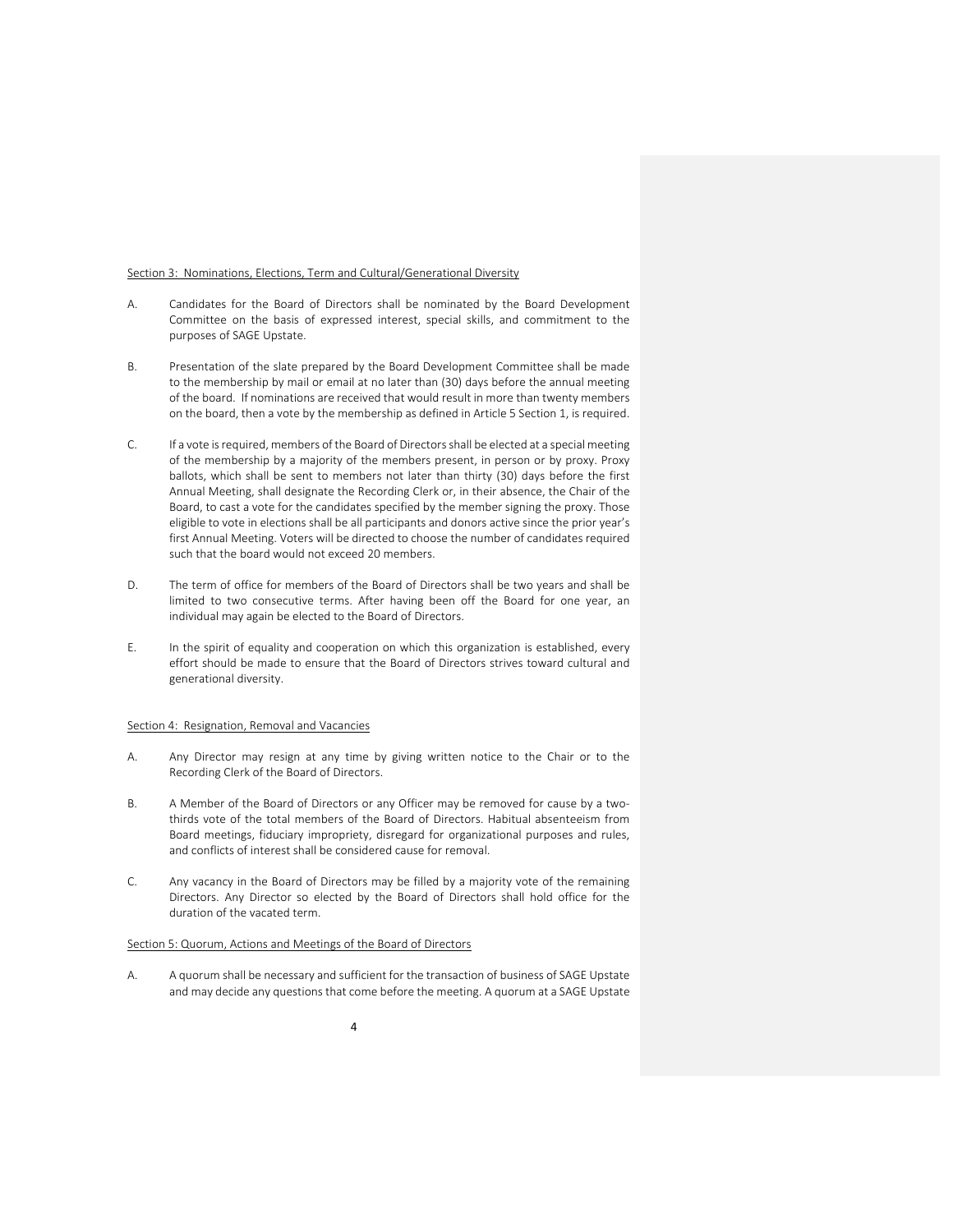Board meeting will be comprised of the Chair (or Vice Chair or Chair's designee) plus half of the remaining board members.

- B. Except as otherwise provided in the by‐laws, a vote of the majority of the Directors present at the time of the vote, if a quorum is present at such time, shall be the act of the Board. Except for the Chair, each Director present shall be entitled to one vote; in the event of a tie, the Chair shall cast the deciding vote.
- C. The Board of Directors shall meet at least ten times per year.
- D. Special meetings of the Board of Directors may be called by the Chair, or by the Chair at the request of any Board member, for the transaction of only such business as is stated in the call for the meeting.
- E. Any one or more of the members of the Board may participate in a Board meeting without physical presence by means of a conference telephone, electronic vote, or similar telecommunication equipment allowing all persons participating in the meeting to hear each other at the same time. Participation by such means shall constitute presence in person at a meeting.
- F. Any action required by law to be taken at a meeting of the Board of Directors, or any action which may be taken at a meeting of the Board of Directors, may be taken without a meeting if consent is given in writing or through electronic communication.
- G. None of the Directors shall receive any salary, compensation, or expense reimbursement for their services as a Director, except that a Director may be reimbursed for actual expenses incurred on behalf of the organization, which expenses must be documented by the Director.

#### **Article VII: Officers**

Section 1: The Officers of SAGE Upstate shall be the Chair, Vice-Chair, Treasurer and Recording Clerk.

Section 2: The first meeting of the newly constituted Board will be the first full board meeting in May of each year. At this meeting Board Officers will be elected. The terms of office shall be one year.

Section 3: The duties and powers of the Officers shall be as follows:

A. The Chair shall be the principal executive Officer of SAGE Upstate and shall in general supervise all of the business affairs of the corporation. They shall preside at all meetings of the Board of Directors. They shall be Chair of the Executive Committee. They may appoint committee chairs and Special committees and is a signatory on all SAGE Upstate accounts. The Chair is an *ex officio*, non‐voting member of all committees. They may sign, with the Recording Clerk or any other proper Officer of SAGE-Upstate authorized by the Board of Directors, any deeds, mortgages, binds, contracts or other instruments which the Board of Directors has authorized to be executed, except in cases where signing and execution thereof shall be expressly delegated by the Board of Directors or by these bylaws or by statute to some other Officer or agent of SAGE Upstate; and in general they shall perform

#### **Commented [RSP1]:** this makes sense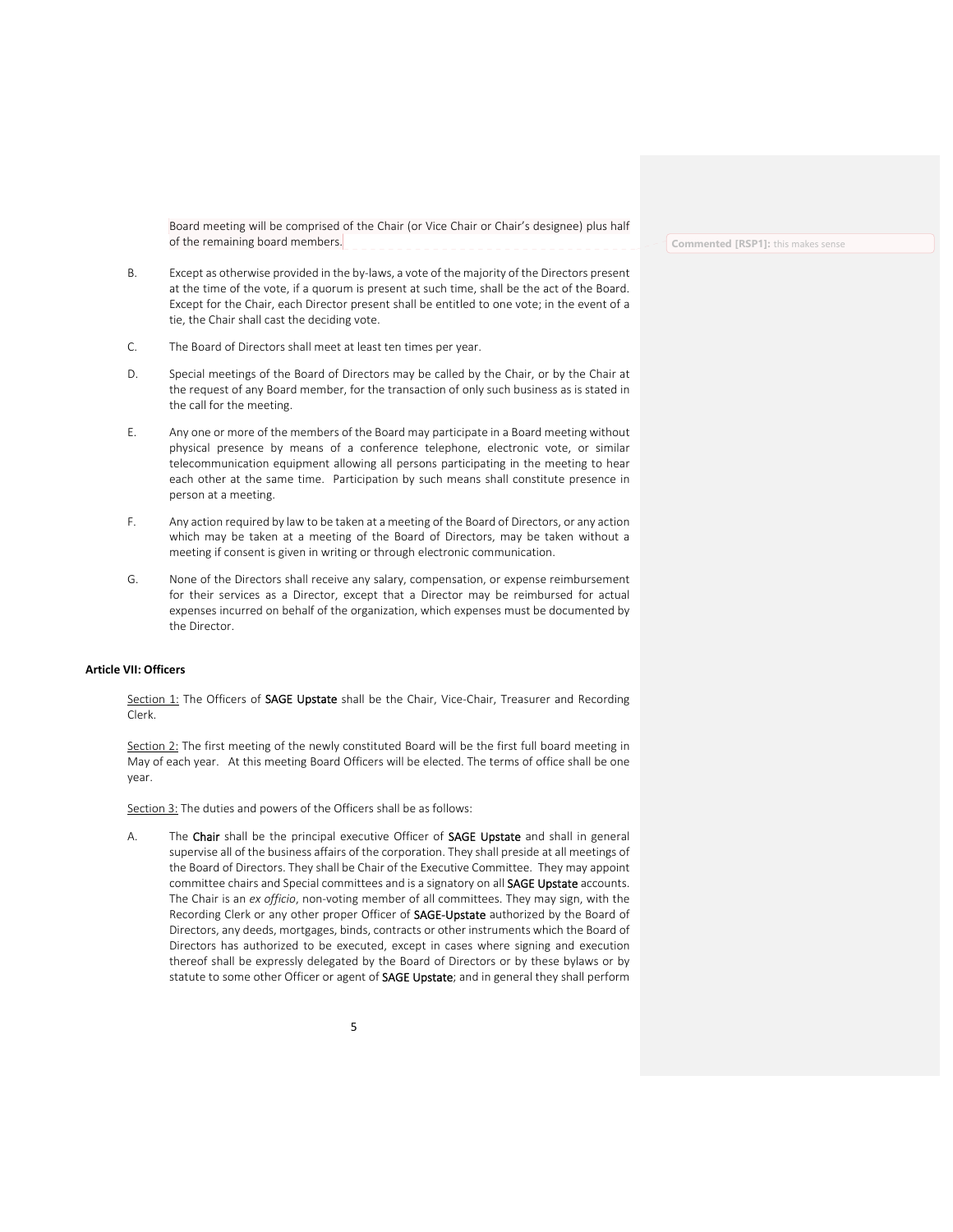all duties incident to the office of Chair and such other duties as may be prescribed by the Board of Directors from time to time.

- B. The Vice-Chair shall assume the duties of the Chair in their absence and when so acting, shall have all the powers of and be subject to all the restrictions upon the Chair. The Vice-Chair shall perform such other duties as from time to time may be assigned to them by the Chair of the Board of Directors. They shall be Deputy Chair of the Executive Committee. They may preside at Board meetings in the absence of the Chair. They succeed the Chair if, during the term of the Chair's office, the Chair becomes incapacitated, resigns, or is removed from office by the Board of Directors.
- C. The Treasurer shall be custodian of the funds of SAGE Upstate. They shall have charge and custody of and be responsible for all funds and securities of the corporation; receive and give receipts for moneys due and payable to SAGE Upstate from any source whatsoever, and deposit all such moneys in the name of **SAGE Upstate** in such banks, trust companies or other depositories as shall be selected by the Board of Directors. They shall make payments as authorized by the Board of Directors. They shall keep, or cause to be kept, accurate records of all moneys received and expended by the corporation and shall present financial statements at regular meetings of the Board of Directors. They shall be responsible for prompt filing of all applicable government tax and information returns and reports, and in general perform all duties incident to the office of Treasurer and such other duties as from time to time may be assigned to them by the Chair or by the Board of Directors.
- D. The Recording Clerk shall keep the minutes of all meetings of the Board of Directors and of the Executive Committee as well as all Special Membership Meetings in one or more books provided for that purpose; be custodian of the corporate records and of the seal of the corporation and see that the seal of the corporation is duly affixed to all documents, the execution of which on behalf of the corporation under its seal is duly authorized in accordance with the provision of these bylaws. They shall record all votes of all meetings of the Board of Directors and Executive Committee and make proper record of same which shall be attested by them; and in general, perform all duties incident to the office of Recording Clerk and such other duties as from time to time may be assigned to them by the Chair or by the Board of Directors.

Section 4: No member shall hold more than one office at a time, and no member shall be eligible to serve more than three (3) consecutive years in any single office.

Section 5: An Officer may resign at any time by written notice to the Chair, or to the Recording Clerk of the Board of the Board of Directors.

Section 6: Any Officer may be removed from office by the affirmative vote of a majority of all Directors at any regular Board meeting or special meeting, as provided in these bylaws, for nonfeasance, malfeasance, or misfeasance, or acting in a fashion that is not in keeping with the purposes and goals of **SAGE Upstate**. Any Officer proposed to be removed shall be entitled to at least five (5) days written notice of the meeting of the Board of Directors or of the special meeting at which such removal is to be voted upon and shall be entitled to appear before and be heard by the Board of Directors at such meeting.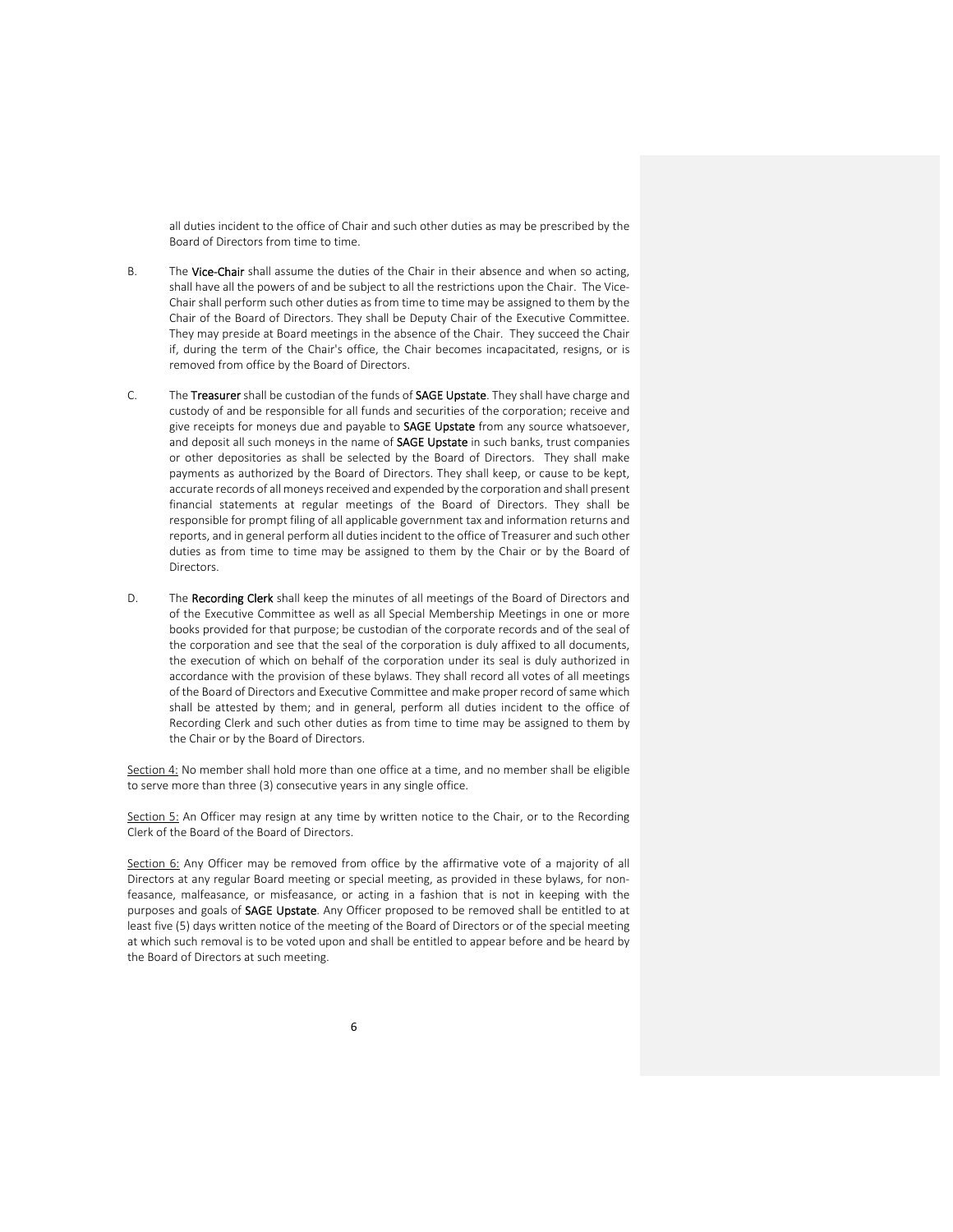Section 7: Vacancies in any of the above enumerated offices shall be filled by a majority vote of the members present at a meeting of the Board of Directors. The Officer so elected shall hold office and serve for the unexpired term of their predecessor and until the election of and qualification of their successor.

Section 8: Continuing in the spirit of equal representation indicated in Article IV, Section 3-D, above, the office of Chair and the office of Vice-Chair should, whenever possible, strive for inclusivity and diversity.

Section 9: None of the Officers shall receive any salary, compensation, or expense reimbursement for their services as an Officer, except that an Officer may be reimbursed for actual expenses incurred on behalf of the organization, which expenses must be documented by the Officer and approved by the Board of Directors.

## **Article VIII: Standing Committees**

Section 1: Eligibility for, Appointment to, and Terms of Service for Standing Committees

- A. The Board of Directors shall annually appoint the members of standing committees.
- B. Any member of SAGE Upstate wishing to serve on a standing committee should inform the Chair or the Recording Clerk of the Board of Directors.
- C. Standing committees shall be appointed for one year.
- D. Throughout the year, the Board may appoint additional persons to serve on standing committees for the remainder of the year.
- E. Committee chairs of standing committees may appoint members to their own committees; however membership on the committees must be confirmed by the Board of Directors.

# Section 2: The following standing committees shall be appointed annually:

- A. Executive
- B. Finance
- C. Board Development
- D. Fundraising

Section 3: Additional Standing Committees: Additional standing committees may be created by the Board of Directors as needed.

## Section 4: Duties of Standing Committees

- A. Standing committees, in determining their specific activities, shall act only to carry out objectives/policies established by the Board.
- B. Generally, the standing committees are charged as follows:

**Commented [RSP2]:** This is much better!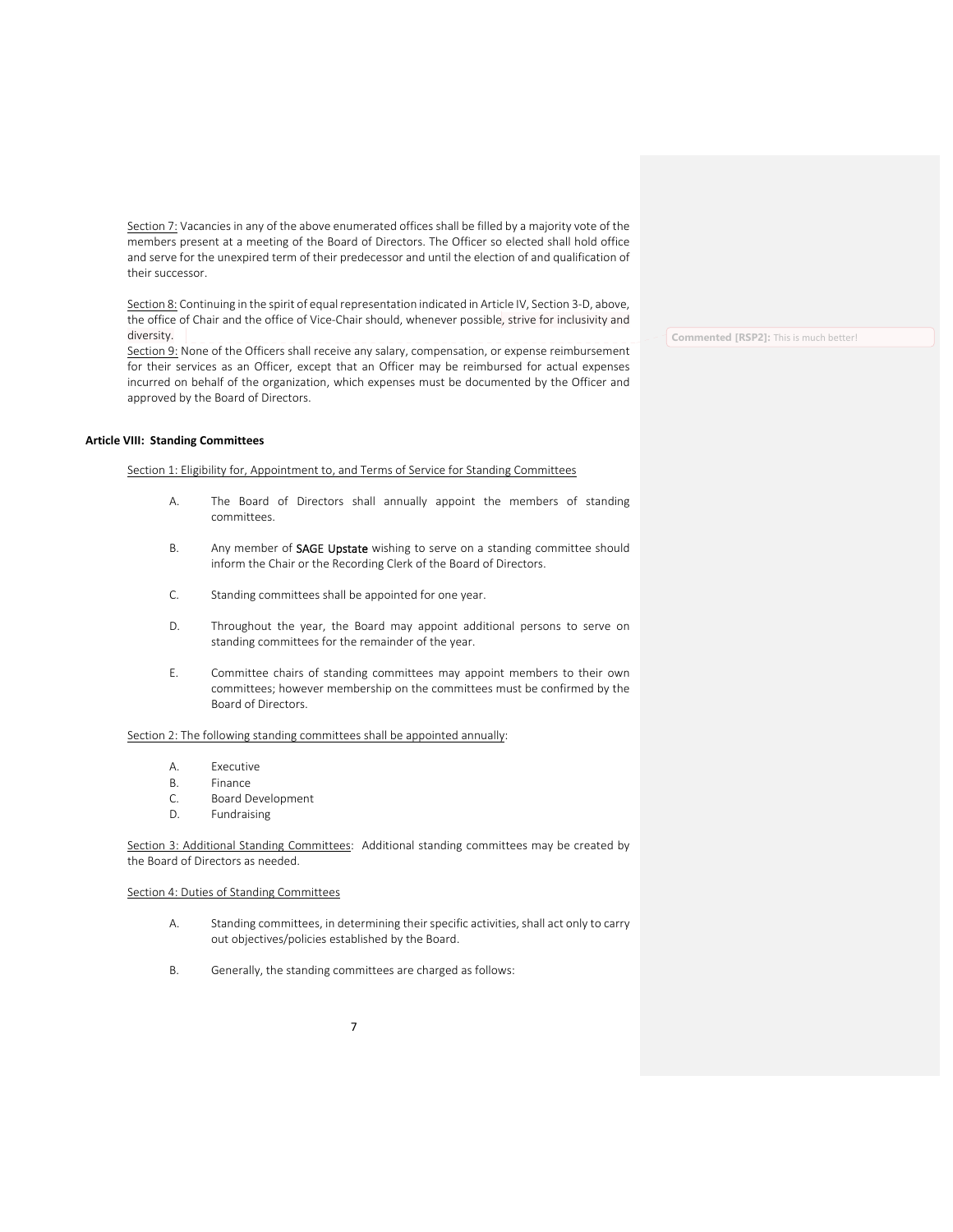(i) Executive: The Executive Committee shall be comprised of the four Officers of the Board of Directors. A quorum of no less than three (3) of the Officers of the Board, including either the Chair or the Vice‐Chair, shall be necessary for the transaction of Executive Committee business.

> The Executive Committee is empowered to act in the day‐to‐day administration of SAGE Upstate, and shall meet as necessary to carry out objectives of the corporation on behalf of the Board of Directors between Board meetings and when a full Board meeting is not practical. The Executive Committee may approve extraordinary expenditures or modifications to the approved budget up to \$1,500, which must be reported to the Board no later than the next scheduled Board meeting. Extraordinary expenditures or modifications to the budget above \$1,500 requires approval of the Board.

(ii) Finance: The committee shall be comprised of at least three Board members, one of whom shall be the Treasurer. This committee plans the annual budget (income and expenditures for the organization), allocating resources to effectively and efficiently carry out the mission of SAGE Upstate. It presents the proposed Budget at an appropriately timely meeting of the Board of Directors designated for this purpose. The Finance committee searches for effective ways to utilize the limited funds available to the organization.

(iii) Board Development: The committee shall be comprised of at least three Board members (one of whom shall serve as chair) and two members of SAGE Upstate. Every effort should be made to ensure toward cultural and generational diversity.

The purpose of this committee is to manage the affairs of the corporation regarding the recruitment, orienting, training, and retaining Board members. This committee is also responsible for identifying and preparing Board members for future Board leadership positions. This committee is responsible for:

- o Identifying strengths and limitations of the Board's composition and continually assessing its performance as a body.
- o Tracking tenure and term limits requirements of officers, board members, and committee members.
- o Establishing strategic board composition goals that take into consideration the diversity that the mission and the organization's plans imply, and that the By‐Laws require.
- o Identifying, recruiting, and nominating members and officers to the Board in accordance to the procedures stated in the By‐Laws.
- o Informing the board chair and the board of directors of situations where individual board members or officers are not fulfilling their fiduciary responsibilities, position responsibilities, or assignments to the corporation, its board, or its committees.
- o Examining governance and board committee structure for compliance with the By‐Laws and make recommendations for change to the Board accordingly.
- o Plan, coordinate, and conduct board orientation, training, retention, and leadership development activities.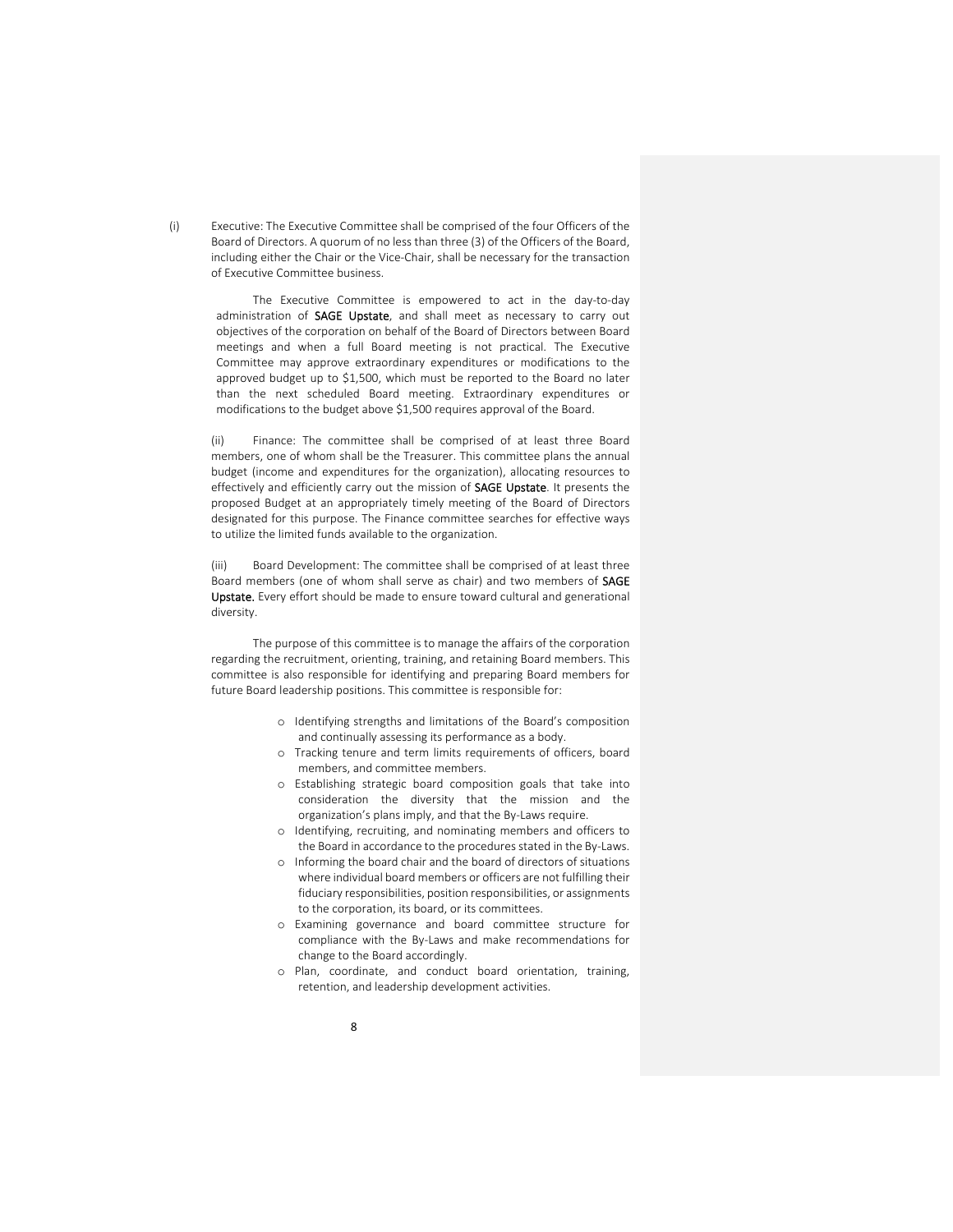The Board Development committee shall provide a slate to the Recording Clerk of the Board of Directors not later than 30 days before the May board meeting.

- (iv) Fundraising: The fundraising committee shall be comprised of the Board Chair and at least two other Board members. In addition, the committee must include at least two SAGE Upstate Members (every effort should be made to ensure cultural and generational diversity). The purpose of this committee is to ensure the adequacy of resources to meet effectively the organization's current needs and its long‐term financial solvency.
- C. Committee chairs or the chairs' designees shall make committee reports at monthly Board meetings.

#### **Article IX: Special Committees**

Section 1: Appointment of Special Committees, Duration, and Membership: Special committees may be appointed by the Board of Directors as needed to conduct special, limited business of the organization or to examine a particular set of issues. Membership on Special committees shall be for the duration of the committee charter. Special committees may act in an advisory capacity to the Chair, the Executive Committee, or the Board of Directors.

Section 2: Board Member on Each Special Committee: Each Special committee shall have at least one Board member as a committee member.

## **Article X: Annual Report**

## Section 1: Annual Meetings, Notification, and Quorum

A. An Annual Report by the Executive Director and approved by the Board of Directors shall be presented at the Annual Meeting of the Board and, pursuant to Section 519 of the Not-for-Profit Corporation Law, verified by the Chair and Treasurer, or by a majority of the Directors, and filed with the minutes thereof, showing (i) the assets and liabilities of SAGE-Upstate as of the end of the fiscal year immediately preceding the date of the report; (ii) the principal changes in the assets and liabilities during the fiscal year immediately preceding the date of the report; (iii) the revenue or receipts of the corporation, both unrestricted and restricted to particular purposes, for the financial year immediately preceding the date of the report; and (iv) the expenses or disbursements, for both general and restricted purposes, during the fiscal year immediately preceding the date of the report.

## **Article XI: Special Membership Meetings**

Section 1: Convening a Special Meeting, Notification thereof, and Quorum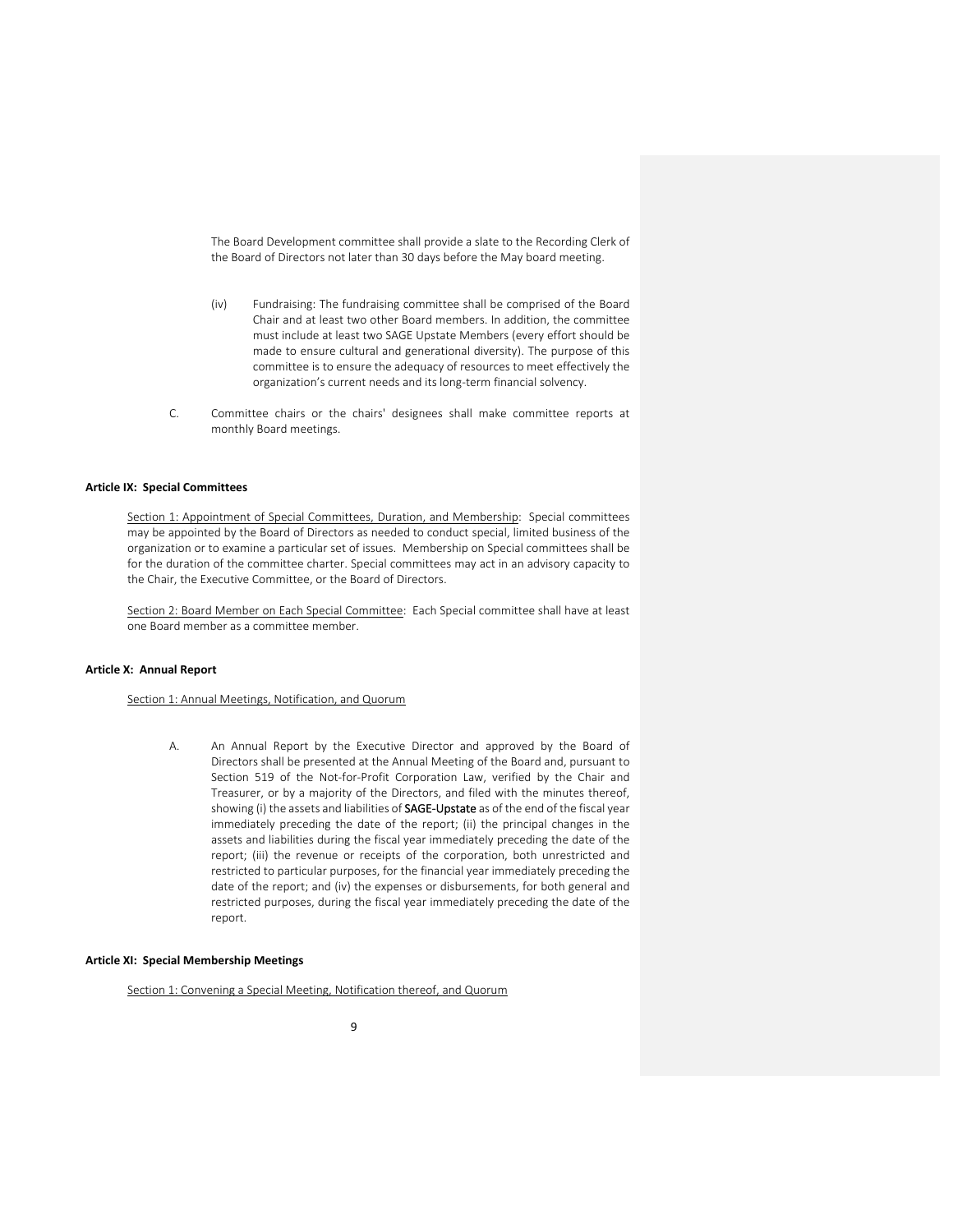- A. Special Membership Meetings of **SAGE Upstate** may be called by the Board of Directors or by one-tenth of the members, defined as participants of SAGE Upstate.
- B. A notice of such meeting shall be made to the members of **SAGE Upstate** at their (10) days before the scheduled membership meeting. Such notice shall state the date, time, place and purpose of the meeting and by whom called.
- C. At any duly called special membership meeting, one‐tenth of the members of SAGE Upstate, defined as participants in the last year, present in person or by proxy, shall constitute a quorum.

Section 2: Business Appropriate to the Special Meeting: No business other than that specified in the notice may be transacted at a special membership meeting.

## **Article XII: Proxy**

Members (participants) and board members are entitled to cast votes without attending meetings by authorizing in writing another person to act as proxy or submit proxy votes via written note or email to the Board Chair. No proxy shall be valid for more than eleven months from the date of the proxy.

## **Article XIII: Liability Insurance**

SAGE Upstate annually shall purchase liability insurance and directors and officers insurance in an amount considered by the Board of Directors to be adequate to meet the risk of liability to the organization.

#### **Article XIV: Indemnification**

Section 1: Any and every person made a party to any action, suit, or proceeding by or in the right of SAGE Upstate to procure a judgment in its favor by reason of the fact that they or their legal representative is or was a Director or Officer of the organization, shall be indemnified by the corporation, to the full extent provided by law, against any and all reasonable expenses, including attorney's fees, actually and necessarily incurred by a Director or Officer in connection with the defense of such action or in connection with any appeal therein, except in relation to matters as to which it shall be adjudged in such action, suit or proceeding that such Officer or Director has breached their duty to SAGE Upstate.

Section 2: Any and every person made party to any action, suit, or proceeding other than one by or in the right of **SAGE Upstate**, to procure a judgment in its favor, whether civil or criminal, including an action by or in the right of any corporation of any type or kind, domestic or foreign, or partnership, joint venture, trust, employee benefit plan or other enterprise, which any Director or Officer of SAGE Upstate served in any capacity at the request of SAGE Upstate, by reason of the fact that they or their legal representative was a Director or Officer of SAGE Upstate, or served such other corporation, partnership, joint venture, trust, employee benefit plan or other enterprise in any capacity, shall be indemnified by SAGE Upstate, to the full extent permitted by law, against judgments, fines, amount paid in settlement, and reasonable expenses, including attorney's fees,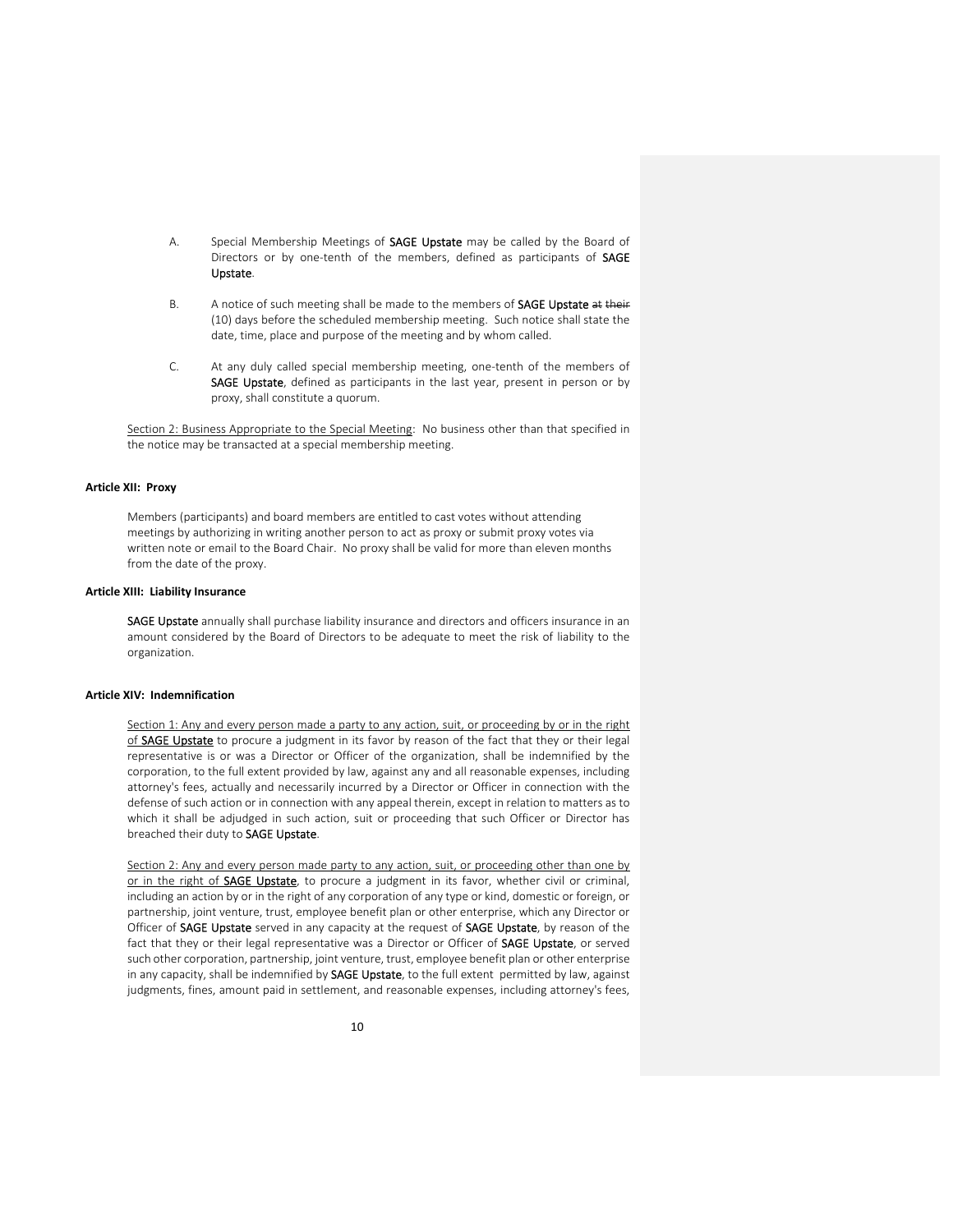actually and necessarily incurred as a result of such action, suit or proceeding, or any appeal therein, if such person acted in good faith for a purpose of SAGE Upstate, in criminal actions or proceedings, in addition, had no reasonable cause to believe that their conduct was unlawful.

## **Article XV: Official Representation of the Organization**

The Chair and the Vice Chair of the Board of Directors and the Executive Director may speak officially for **SAGE Upstate**. The Chair or Executive Director may designate other persons to speak as a representative of the organization as needed.

## **Article XVI: Contracts, Checks, Deposits and Funds**

Section 1: Contracts: The Board of Directors, except as otherwise provided in these bylaws, may authorize any Officer or agent to enter into any contract or execute and deliver any instrument in the name of and on behalf of **SAGE Upstate**, and such authority may be general or confined to a specific instance; and unless so authorized by the Board of Directors, no Officer, agent, or employee shall have any power or authority to bind the organization by any contract or engagement, or to pledge its credit, or render it liable pecuniarily for any purpose or to any amount.

Section 2: Check, Drafts, etc.: All checks, drafts or orders for payment of money, notes or other evidences of indebtedness issued in the name of the corporation, shall be signed by such Officer or Officers, agent or agents of the corporation as shall from time to time be determined by resolution of the Board of Directors. In the absence of such determination by the Board of Directors, such instruments shall be signed by the Treasurer and countersigned by the Chair or Vice‐Chair of SAGE Upstate.

Section 3: Deposits: All funds of the organization shall be deposited from time to time to the credit of the corporation in such banks, trust companies or other depositories as the Board of Directors may select.

Section 4: Gifts: The Board of Directors may accept on behalf of the corporation any contribution, gift, bequest or devise for the general purposes or for any special purpose of SAGE Upstate.

## **Article XVII: Prohibition Against Sharing in Corporate Earnings**

Section 1: During Normal Operations: No Director, Officer, employee, member of any committee of SAGE Upstate, or any person connected with SAGE Upstate, or any other private individual, shall receive at any time any of the net earnings or pecuniary profit from the operations of the corporation, provided that this shall not prevent the payment to any such person of reasonable compensation for services rendered to or for SAGE Upstate in effecting any of its purposes as shall be fixed by the Board of Directors.

Section 2: In the Event of Dissolution: No Director, Officer, employee, member of any committee of SAGE Upstate, or any person connected with SAGE Upstate, or any other private individual, shall be entitled to share in the distribution of any of the corporation assets or distribution or division of its remaining property upon the dissolution or liquidation of the corporation, whether voluntary or involuntary, except as may otherwise be provided by law. All Directors of the corporation shall be deemed to have expressly consented and agreed that upon such dissolution or winding up of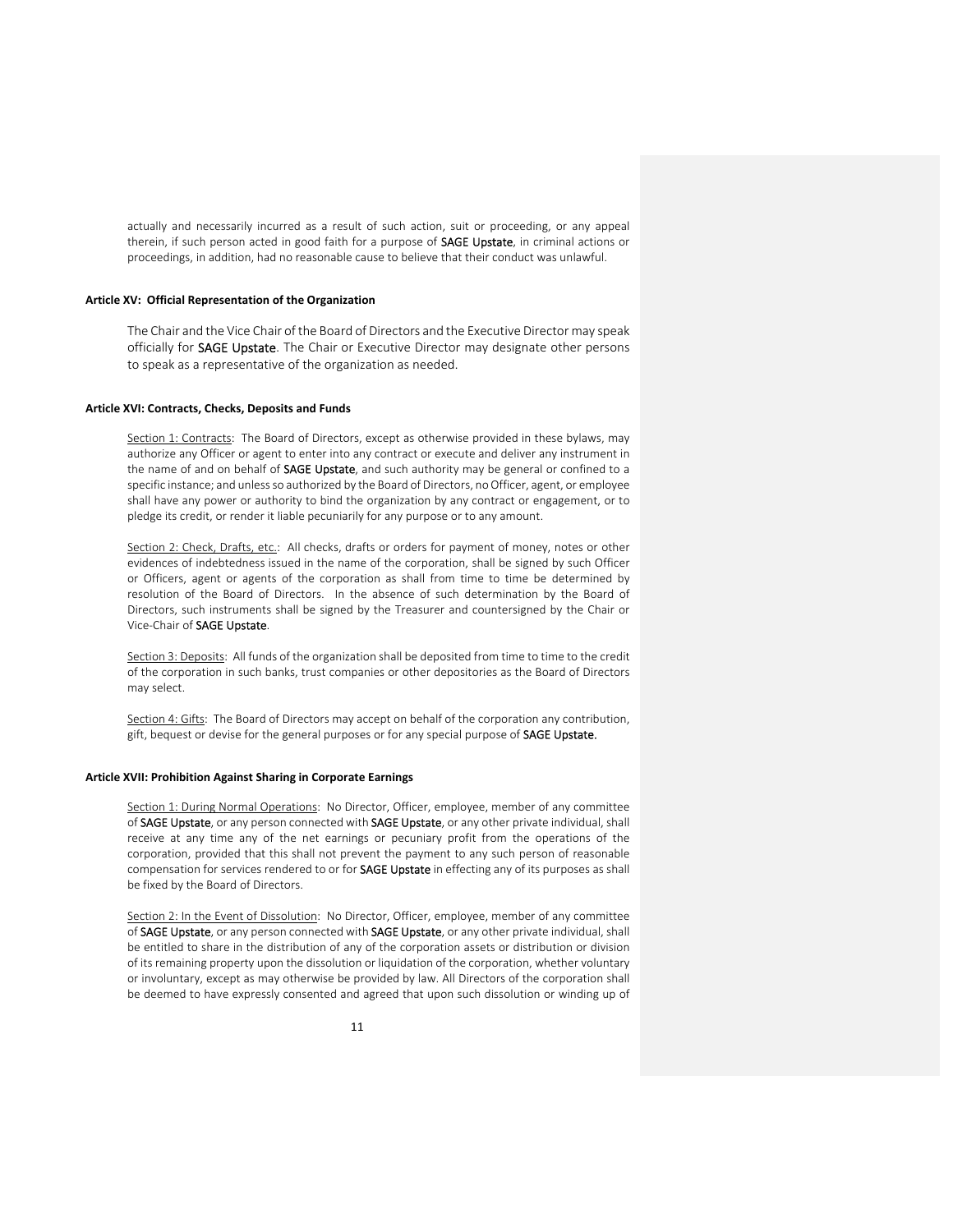the affairs of the corporation, whether voluntary or involuntary, the assets of the corporation, after all debts have been satisfied, then remaining in the hands of the Board of Directors shall be distributed, transferred, conveyed, delivered, and paid over, in such amounts as the Board of Directors may determine or as may be determined by a court of competent jurisdiction upon application of the Board of Directors, exclusively to one or more charitable organizations exempt pursuant to Section 501(c)(3) of the Internal Revenue Code and its Regulations as they now exist or as they may hereafter be amended, or to the Federal government, or to a State or local government, for a public purpose, or would be distributed to another organization to be used in such manner as in the judgment of the court will best accomplish the general purposes for which SAGE Upstate is organized.

#### **Article XVIII: Exempt Activities**

Notwithstanding any other provisions of these bylaws, no Director, Officer, employee or representative of SAGE Upstate shall take any action or carry on any activity by or on behalf of the corporation not permitted to be taken or carried on by an organization exempt under Section 501(c)(3) of the Internal Revenue Code and its Regulations as they now exist or as they may hereafter be amended, or by an organization contributions to which are deductible under Section  $170(c)(2)$  of the Internal Revenue Code and its Regulations as they now exist or as they may hereafter be amended.

#### **Article XIX: Investments**

SAGE Upstate shall have the right to retain all or any part of any securities or property acquired by it in whatever manner, and to invest and reinvest any funds held by it, according to the judgment of the Board of Directors, without being restricted to the class of investments which a trustee is or may hereafter be permitted by law to make or any similar restriction, provided, however, that no action shall be taken by or on behalf of the corporation, if such action is a prohibited transaction or would result in the denial of the tax exemption undersection 503 or 504 of the Internal Revenue Code and its Regulations as they now exist or as they may hereafter be amended.

## **Article XX: Fiscal Year**

The fiscal year of SAGE Upstate shall commence on January 1 of each year and end on December 31.

## **Article XXI: Books and Records**

SAGE Upstate shall keep correct and complete books and records of account and shall also keep minutes of the proceedings of its Board of Directors, of committees having any of the authority of the Board of Directors, and of the Annual Membership Meeting and Special Meetings.

# **Article XXII: Waiver of Notice**

Whenever any notice is required to be given under the provisions of the Not-for-Profit Corporation Law or under the provisions of the Articles of Incorporation or the bylaws of SAGE Upstate, a waiver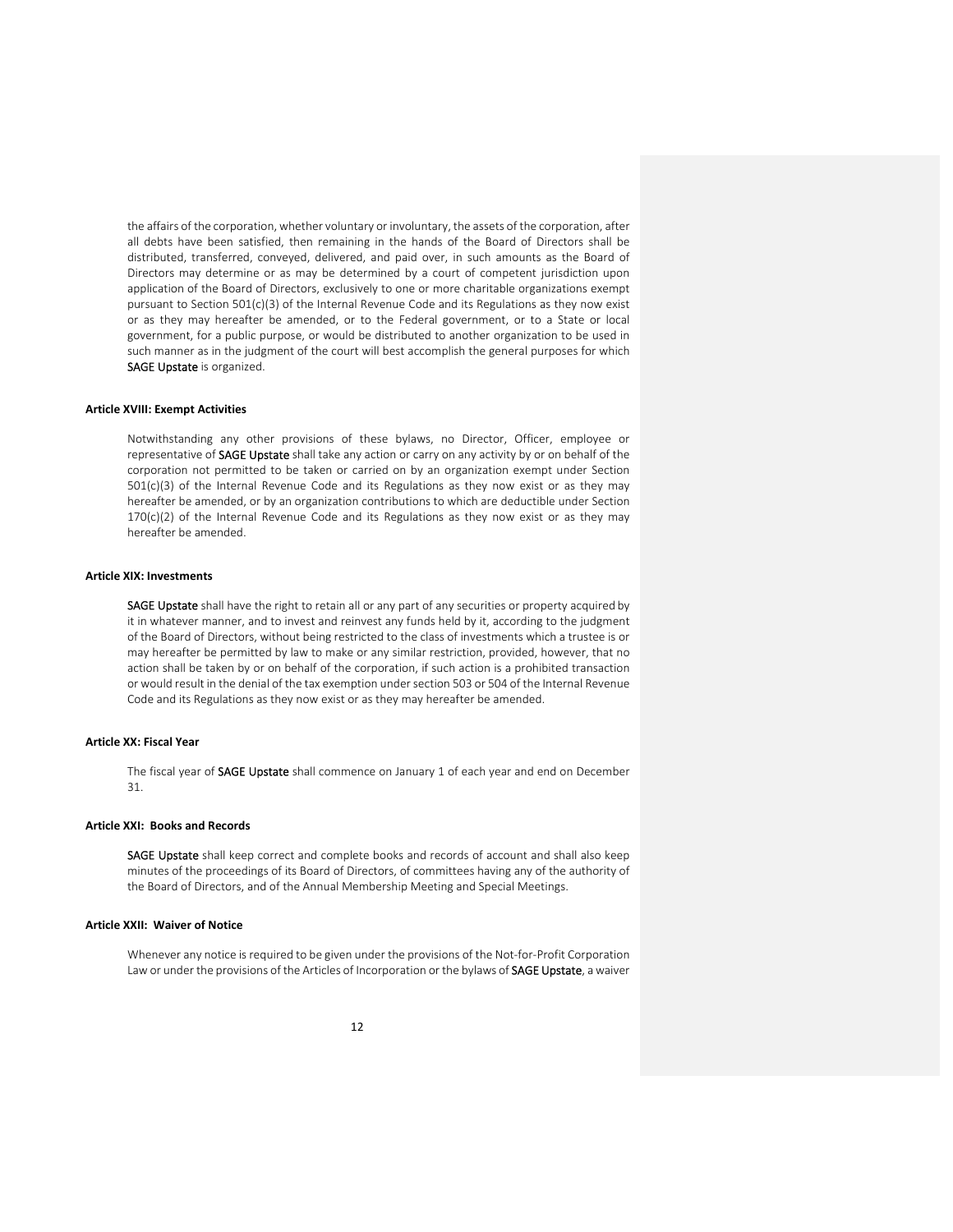thereof in writing signed by the person or persons entitled to such notice, whether before or after the time stated therein, shall be deemed equivalent to the giving of such notice.

## **Article XXIII: Amendment of By‐Laws**

Section 1: Amendment by the Board of Directors: The Board of Directors may amend these Bylaws at any time by a two-thirds affirmative vote of the entire Board.

Section 2: Notification of Amendments to the Membership: Any changes in the by-laws enacted by the Board of Directors must be reported to the membership and posted on the website.

Section 3: Amendments by Members: Members of SAGE Upstate may submit suggestions for changes in the by‐laws to the Executive Committee at any time for their consideration.

# **Article XXIV: Employees**

## Section 1: Executive Director:

- A. The Executive Director is hired by the Board of Directors. Approval of this appointment shall require a majority vote of the entire Board. The Executive Director has day‐to‐day responsibilities for the Corporation, including carrying out the Corporation's goals and Board policy. The Executive Director will attend all Board meetings and may attend all committee meetings. The Executive Director will report on progress of the Corporation, answer questions of the Board members, and carry out the duties as described in the job description. The Board can delegate other duties as well.
- B. The Executive Director is empowered to expend funds on behalf of Sage Upstate and its mission.
	- i. Funds for ordinary expenses (e.g., rent, salary, office expenditure, etc.) may be expended without additional Board approval once the Board has accepted the annual budget or approved budget modifications
	- ii. Funds budgeted under grant or from other contracted funds must be expended in a manner specified in the grant or contract unless modified in a manner acceptable to the grantor or agency providing the funds. Budget modifications must follow the guidelines specified in paragraph v below.
	- iii. Funds budgeted for program expenses must be expended in the general categories for which they were approved. No Board approval is needed for expenditures within a budgetary category, subject to the limitation in paragraph v below.
	- iv. Funds budgeted from Sage Upstate's unrestricted accounts are subject to the restrictions noted above, regardless of category, and must be approved in line with the guidelines outlined in paragraph v below.
	- v. The Executive Director may approve extraordinary expenditures or modifications to the approved budget up to \$750.
	- vi. All extraordinary expenditures or modifications to the approved budget by the Executive Director must be reported to the Board no later than the next Board meeting.